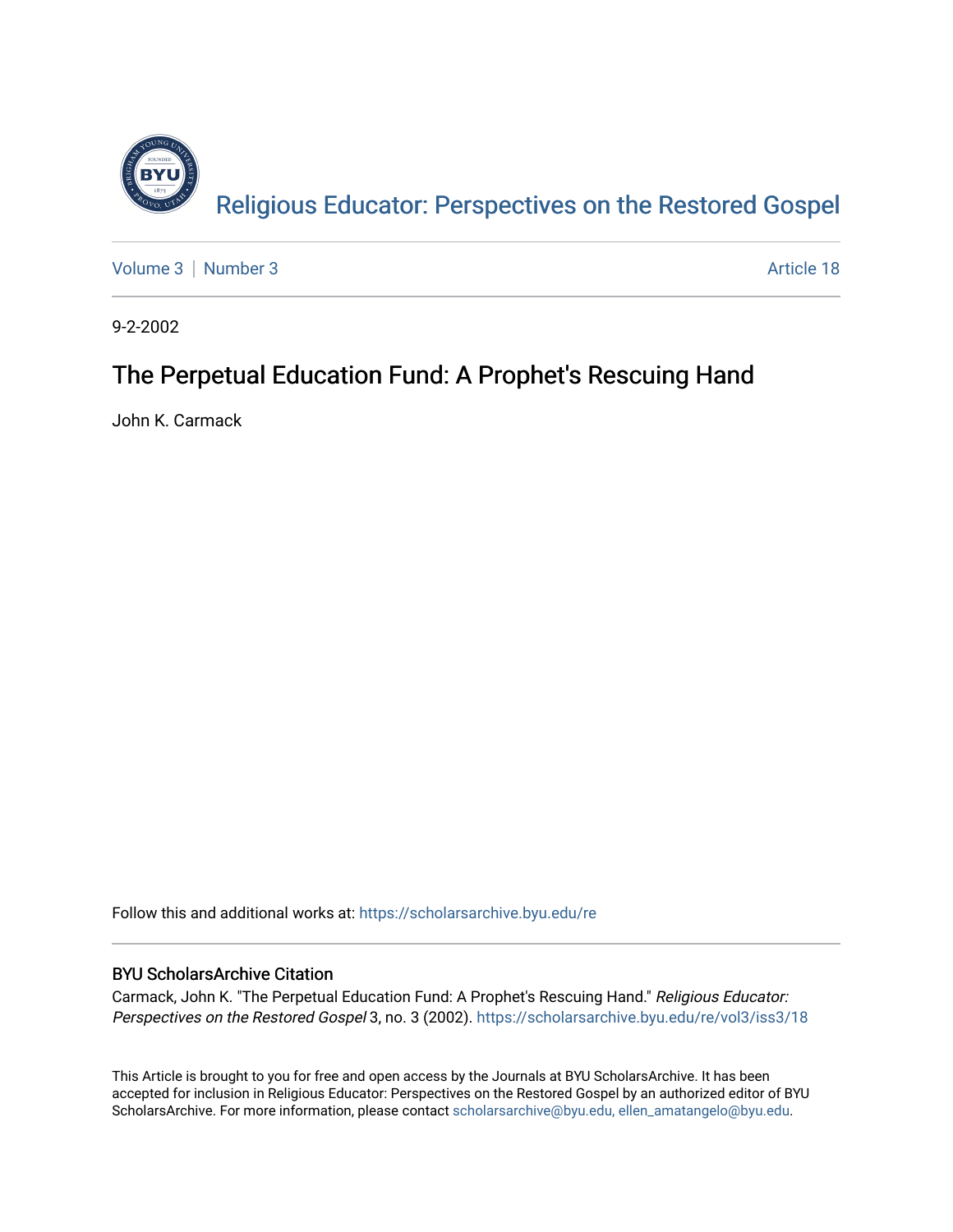

Elder John K. Carmack

Portrait of Elder John K. Carmack @ by Intellectual Reserve, Inc. Used by permission.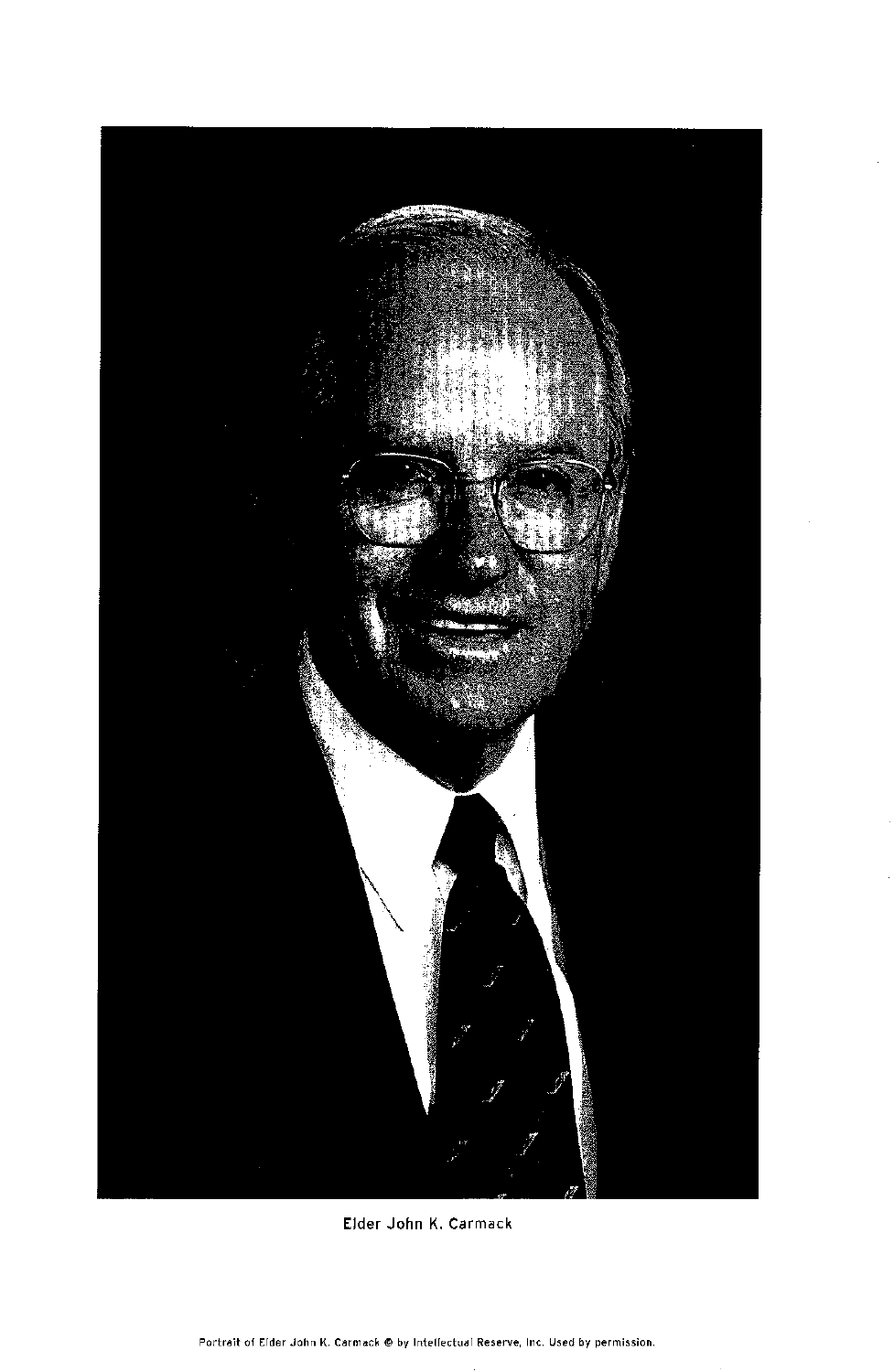# The Perpetual Education Fund: A Prophet's Rescuing Hand

Elder John K. Carmack

Elder John K. Carmack is an emeritus member of the Seventy and managing director of the Perpetual Education Fund.

The Lord has made it clear that our salvation is tied in with our attitudes and actions toward the poor. In our time, President Gordon B. Hinckley and his associates in the First Presidency and the Quorum of the Twelve Apostles have given a tremendous new emphasis on sharing with the poor in announcing the formation of the perpetual Education Fund and Department. The sole purpose of this fund and program is to help our young men and women in poor communities of the world gain opportunities beyond what their resources allow As far as I can tell, every prophet of God has loved and served the poor. While President Hinckley is proud of our institutions of higher learning, he recognizes that most of the opportunities in these universities are for people of means, and these opportunities are not generally available for those coming from poor backgrounds. He has been asking for a long time, "What are we doing for the poor of the Church, especially the young people who are trying to get a start in life?" That may be more important to him than establishing the best teaching and research university possible. He wants action. He insists that we, who are so greatly blessed materially, act to assist those who are less fortunate. This attitude has been one of his themes in sermons for a long time. For example, in 1978 at BYU, he spoke of a man of prominence who said, "I have amended the language of my prayers. Instead of saying, 'Bless the poor and the sick and the needy,' I now say, 'Father, show me how to help the poor and the sick and the needy, and give me resolution to do so."<sup>11</sup>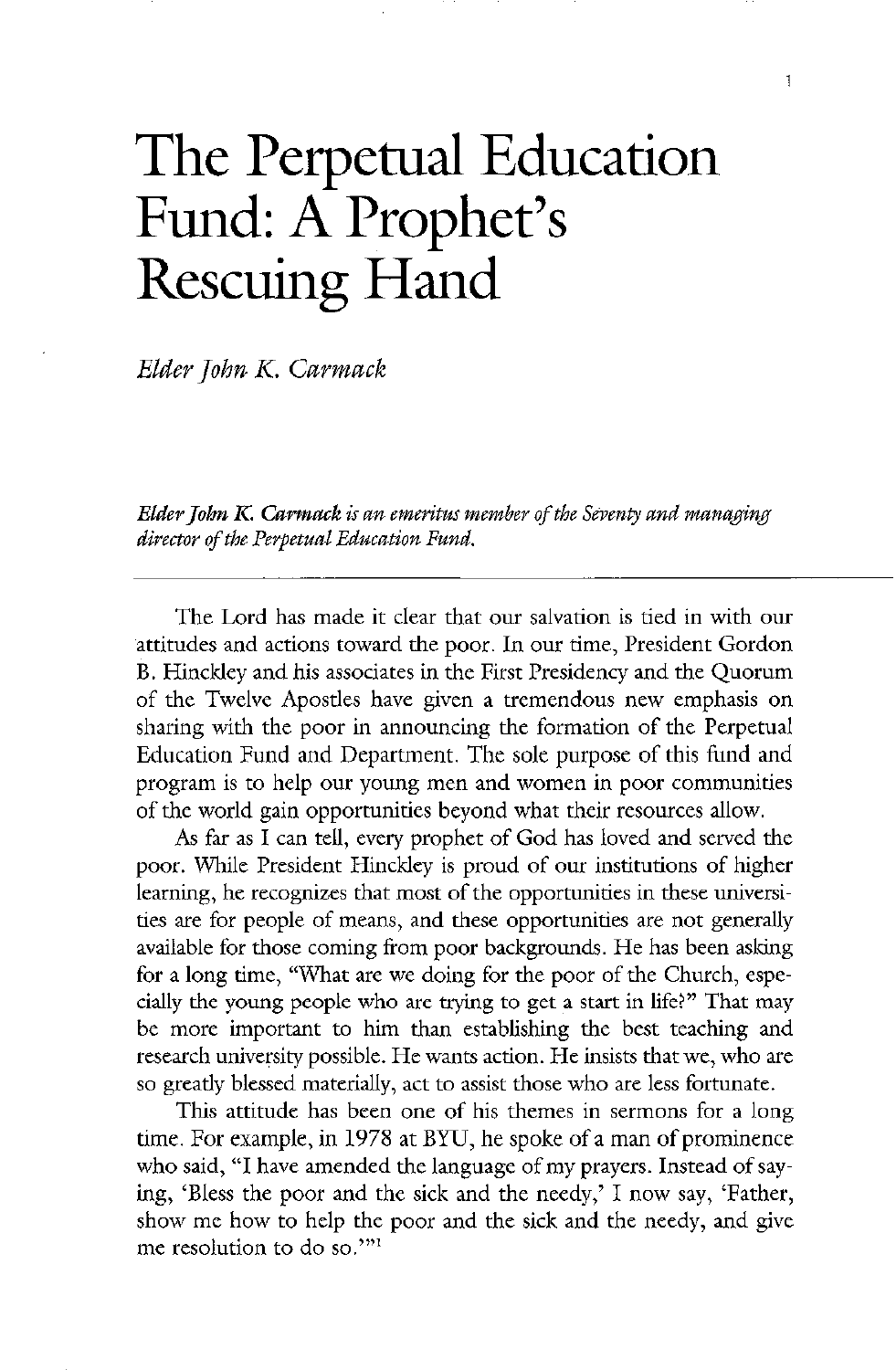A keen matter of equity and justice is involved in the effort of opening opportunities for the poor. We find a parable in section 38 of the Doctrine and Covenants that has become something of a spiritual theme for the Perpetual Education Fund: "For what man among you having twelve sons, and is no respecter of them, and they serve him obediently, and he saith unto the one: Be thou clothed in robes and sit thou here; and to the other: Be thou clothed in rags and sit thou there—and looketh upon his sons and saith I am just? Behold, this I have given unto you as a parable, and it is even as I am. I say unto you, be one; and if ye are not one ye are not mine"  $(D&C 38:26-27)$ .

With this parable in mind, consider President Hinckley's introductory comments about the Perpetual Education Fund. He said:

We have many missionaries, both young men and young women, who are called locally and who serve with honor in Mexico, Central America, the Philippines, and other places. They have very little money, but they make a contribution with what they have. They are largely supported from the General Missionary Fund to which many of you contribute. . . .

They become excellent missionaries working side by side with elders and sisters sent from the United States and Canada.... They return to their homes. Their hopes are high. But many of them have great difficulty finding employment because they have no skills They sink right back into the pit of poverty from which they came.<sup>2</sup>

#### A parable

These returned missionaries fit the parable's description of the twelve sons who serve the father obediently. Some come home to rich educational and job opportunities. They are the ones in the parable clothed in robes and occupying the place of honor. The ones who come home to grinding poverty and hopelessness are those who are dressed in rags in the parable. It is for that second group of sons that the program has been announced and is being readied. We are positioning the church to reach out to our young men and women in less advantaged parts of the world

There is no quick fix for this global concern, but we are starting and moving forward. Help is on the way. Experience has shown that sprinkling money in a show of benevolent giving is not the answer and in fact, will usually weaken and harm rather than help. Almost all our members want to assist, including both those with modest means and those with substantial means. Many approaches have been tried, with some good results and some not so good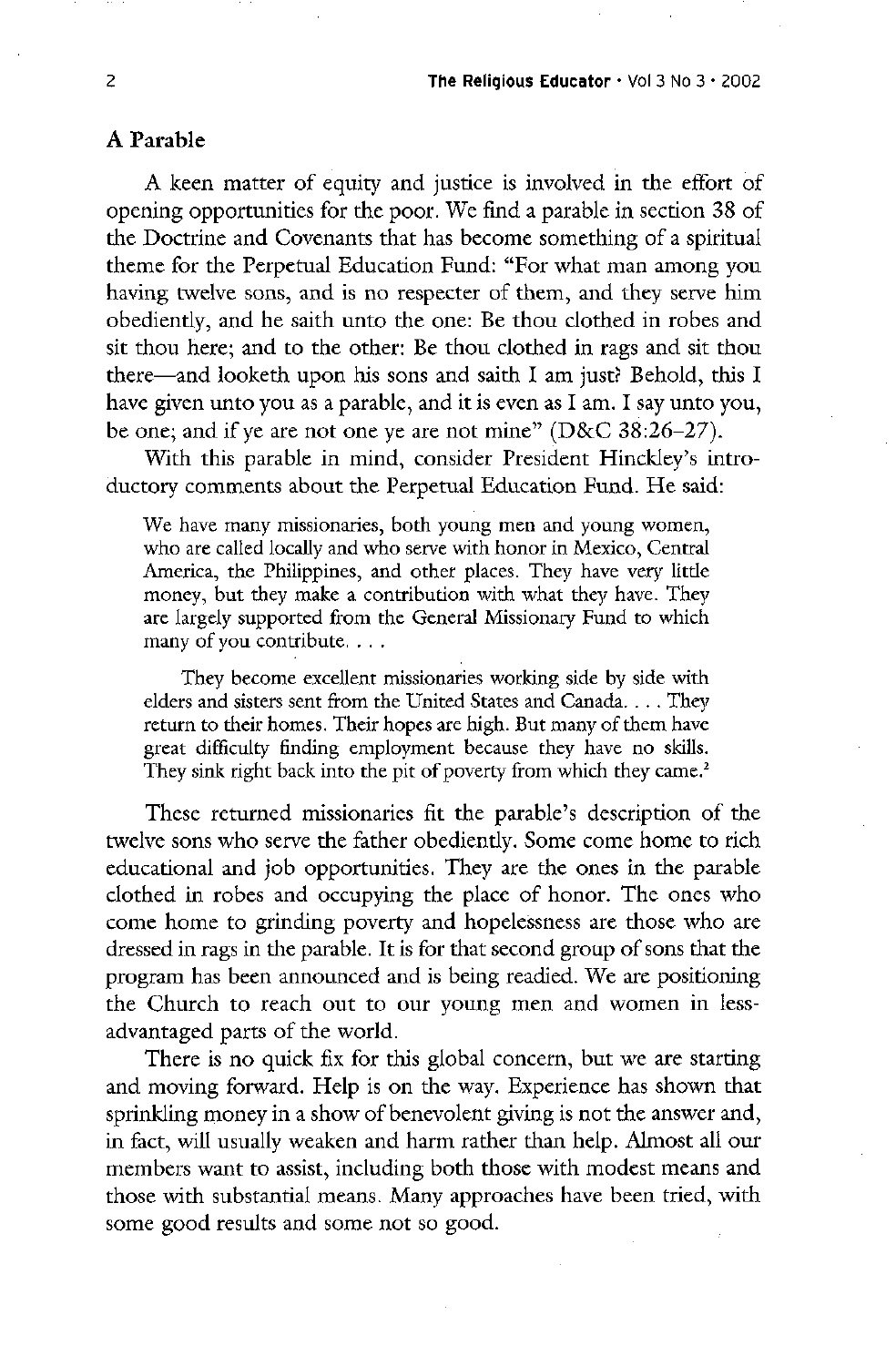

A returned missionary gaining assistance from the Perpetual Education Fund gazes at his hometown of Manila, Philippines.

#### Training and Education

#### The Perpetual Education Fund: A Prophet's Rescuing Hand 3

opening opportunities for education and training that lead to jobs seems the best way to help those facing a bleak future. Although Joseph Smith had little formal education, he and the Church have, from the beginning, emphasized education. Everyone knows, for example, that "the glory of God is intelligence"  $(D&C 93:36)$ . We also know the scripture that says "it is impossible for a man to be saved in ignorance"  $(D&C 131:6)$ . The doctrine and literature of the Church abound in admonitions to improve ourselves; to gain knowledge, wisdom, and understanding; and to progress—not only in this life but also in the eternal realms

The education promoted by the Church in this new program lays a heavy emphasis on studying the scriptures and treasuring up words of life. But the curriculum does not stop there. The scriptures advocate diligence in teaching and learning "in theory, in principle, in doctrine, in the law of the gospel, in all things that pertain unto the kingdom of God, that are expedient for you to understand; Of things both in heaven and in the earth, and under the earth; things which have been, things which are, things which must shortly come to pass; things which are at home, things which are abroad; the wars and the perplexities of the nations, and the judgments which are on the land; and a knowledge also of countries and of kingdoms" ( $D&C 88:78-79$ ).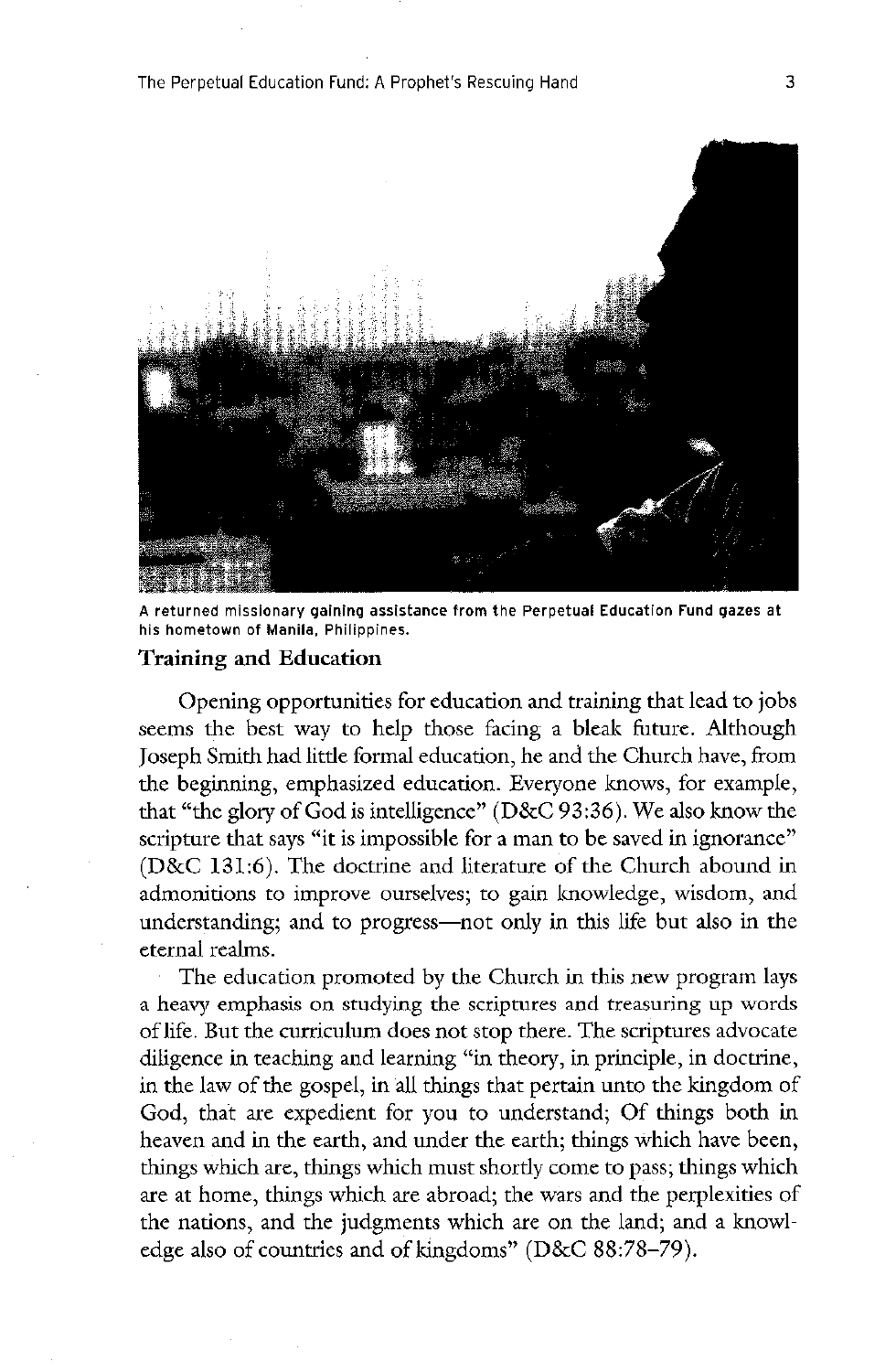The scope of such a curriculum is breathtaking, requiring a lifetime of study and continuing beyond this life.

In his books and sermons, President Hinckley often counsels the Saints to get all the education, knowledge, and training they can. And where the economies of the countries allow it, the Saints are making great strides in education, knowledge, and training. Church researchers, moreover, have found that the greater the attainment of formal education, the more likely it is that the person will be found attending Church meetings regularly and giving service to others

President Hinckley, however, put his finger on a serious concern the brethren have for members who live in parts of the world where education, training, and good jobs are unavailable generally or are very difficult to obtain. With the increasing globalization of the Church, how do we help members attain the dignity, financial stability, training, and education they need? From what source will our leaders come in those parts of the world?



A returned missionary from Lima, Peru, who is using Perpetual Education funds to study automation

success in making new converts is often enjoyed among the poorest and most humble brothers and sisters. How can we help them without destroying their dignity, self-reliance, and initiative? It is a great concern. We are searching for the answers. Just adding to the enrollment of our few great institutions of higher learning, though very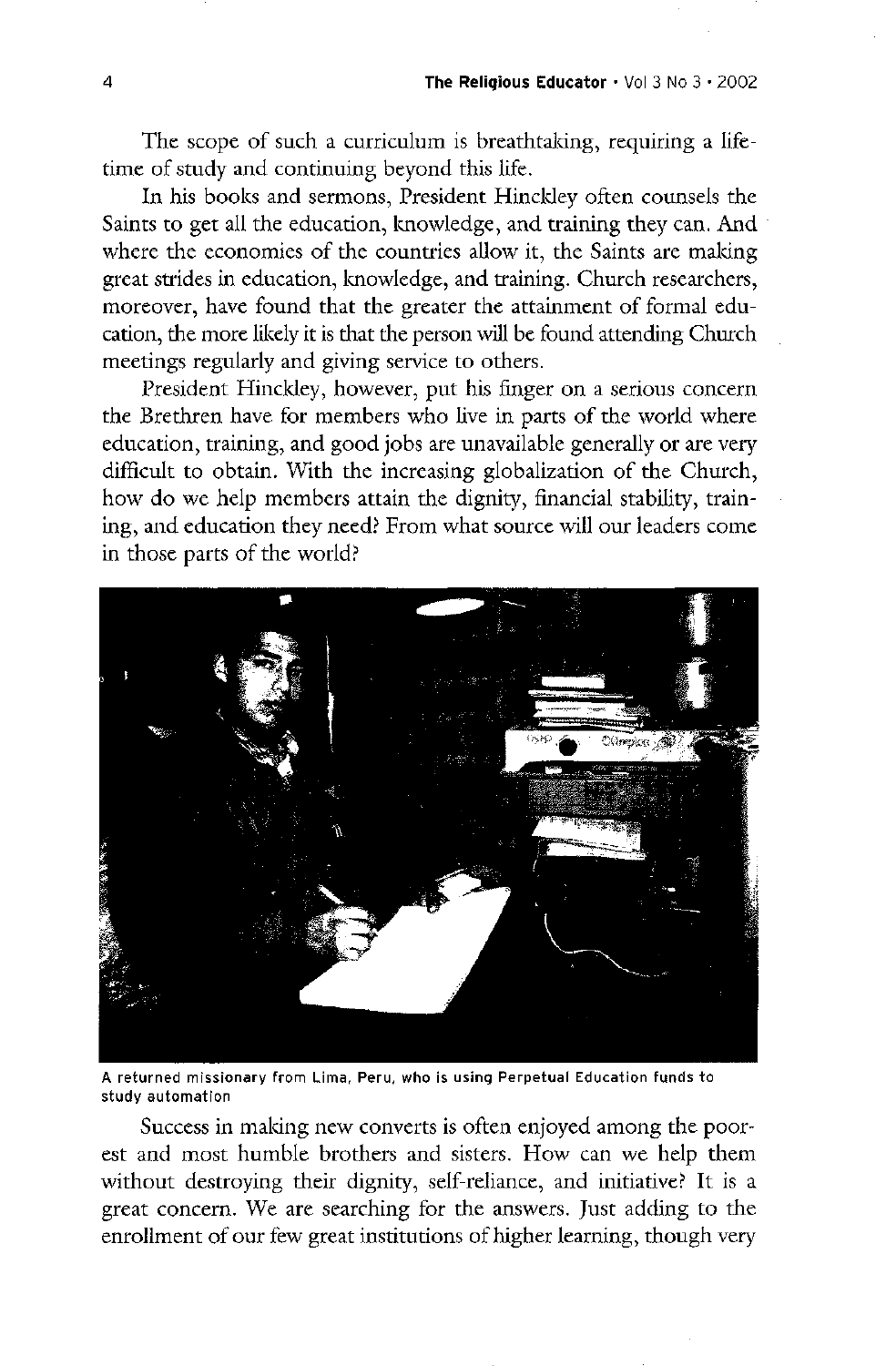important, is not the answer to this larger question we have raised. We know the doctrine. It admonishes us to help the poor; be one; and be just in the treatment of sons and daughters. As James points out, we can't just say to a brother or sister naked and destitute of daily food, "Be ye warmed and filled." Rather, we say, "Faith, if it hath not works, is dead, being alone" (James  $2:16 - 17$ ).

just as the church grappled mightily with the plight of the saints during the Great Depression, the First Presidency and Quorum of the Twelve have agonized and pondered and planned to find ways of meeting the plight faced by many of our members in less-advantaged countries. How can we help without bringing great harm and misery to our people? Like the medical profession, the Church has the obligation, above all, not to harm its members by placing them on what we used to call a dole. That kind of assistance can paralyze and stultify the initiative and self-reliance of our people and rob them of their self-respect.

Many wonderful initiatives and procedures are already in place to assist the poor and disadvantaged Saints. We have a way of helping the poor that has stood the test of time in our fast-offering program. We have also developed many employment centers. We have given loans and grants to some for education. On their own initiative, many of our members with means and skills have done their best to lift and touch members and others less advantaged throughout the world. These continue to be important and wonderful, but something more needed to be done In announcing the Perpetual Education Fund and new Church department, President Hinckley addressed the major concern head-on. After describing and raising the concern, as outlined above, he announced a bold, new program, international in scope, to meet the challenge, at least for our young returned missionaries and other young adults. I will discuss more about that later, but let us see what we can learn from some other initiatives, in and out of the Church.

#### Similar Initiatives

Those of us who lived during World War II remember the tremendous debt of gratitude we felt for what Tom Brokaw called the "greatest" generation." Millions of our youth had been in the service of the country for four or five years forgoing the years they would otherwise have been working, gaining an education, and starting a career. They had performed, on the whole, magnificent service for their countries and for the free world in the fight against tyranny. To help them, the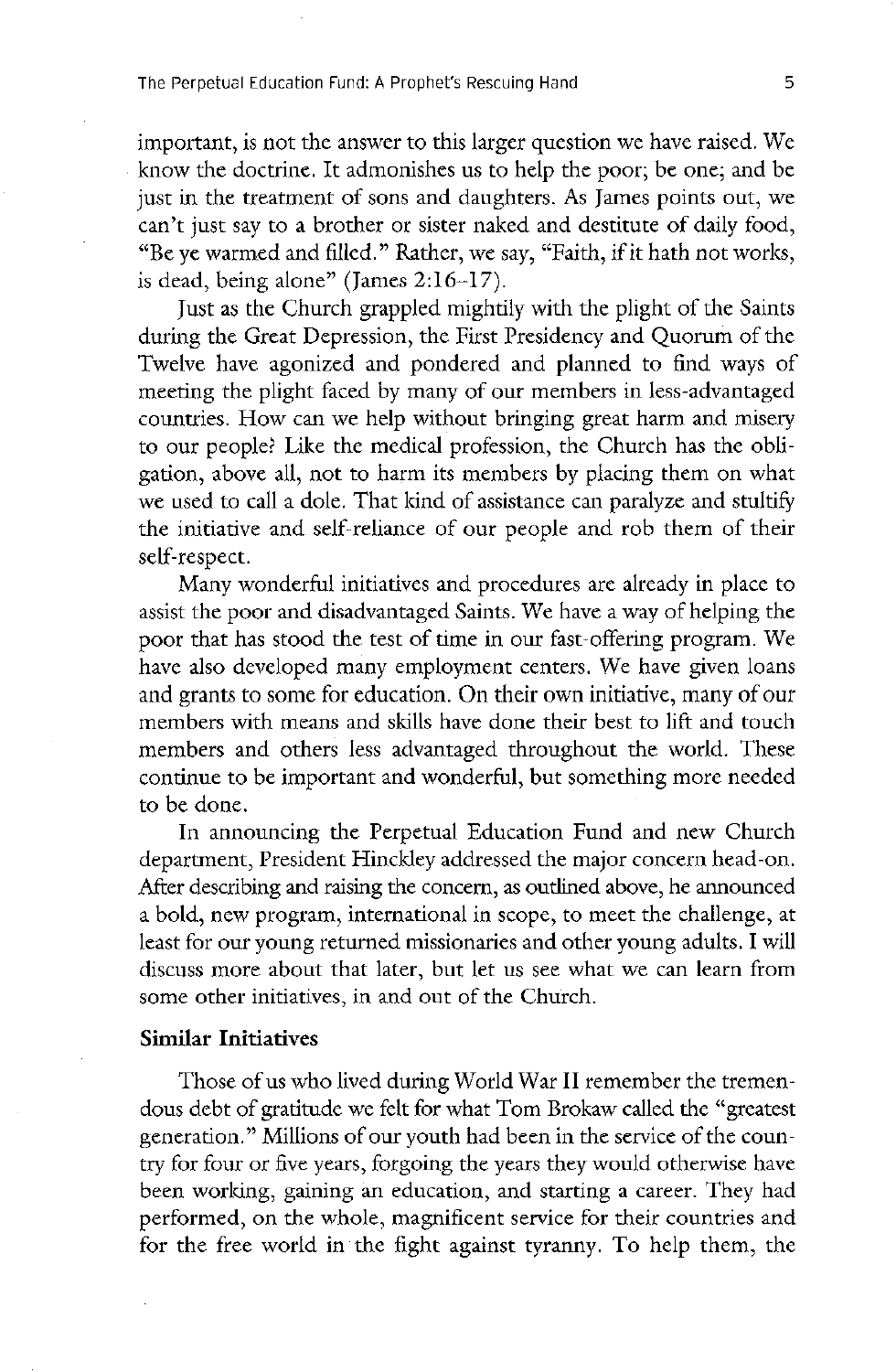government required bold action. The nation created what became known as the GI Bill of Rights. Literally millions received education and training under this powerful program. Other millions received loans for starting businesses, buying farms, and acquiring homes. The program was a tremendous boost to them and to the nation. This bold program laid a new foundation of prosperity and opportunity

Brokaw said in his bestseller that these soldiers "became part of the greatest investment in higher education that any society ever made, a generous tribute from a grateful nation.  $\ldots$  They were a new kind of army now, moving onto the landscapes of industry, science, art, public policy, [and] all the fields of American life.... They helped convert a wartime economy into the most powerful peacetime economy in history." $3$ 

On a global and international scale, is that not what the First Presidency and Quorum of the Twelve have in mind with the Perpetual Education Fund?

Another bold initiative followed World War II, named the Marshall Plan after President Harry S. Truman's secretary of state, George Marshall. This program of assistance saved the economies and independence of many nations that faced ruin without resources to meet

the horror and chaos of World War II. The Church, though small, acted quickly and magnificently during that same era to help its own and others under the noble administration of Elder Ezra Taft Benson.

Earlier, in 1903, the Church found itself faced with a shortage of well-educated teachers for its young people. To meet that problem, the Board of Education of the Church established the Education Fund of 1903. This fund granted loans to worthy and ambitious young people to gain greater competence, particularly in the profession of teaching. The fund was revolving in nature in that as the recipients completed their education, they repaid their loans and thus replenished the fund for others to use

Now, back to our present dilemma, we find that the kind of assistance needed in less-advantaged countries is training for our young men and women who want to find good jobs, marry, have families, and serve in the Church. The priority is for training leading to occupations and jobs, not college or university training, although that too is needed. First and foremost, however, they need training that will lead to jobs.

I am reminded that John Adams, in a letter to his wife, Abigail, from Europe, where he served as an envoy for the new country, wrote: <sup>1</sup>I must study politics and war that my sons may have liberty to study mathematics and philosophy. My sons ought to study mathematics and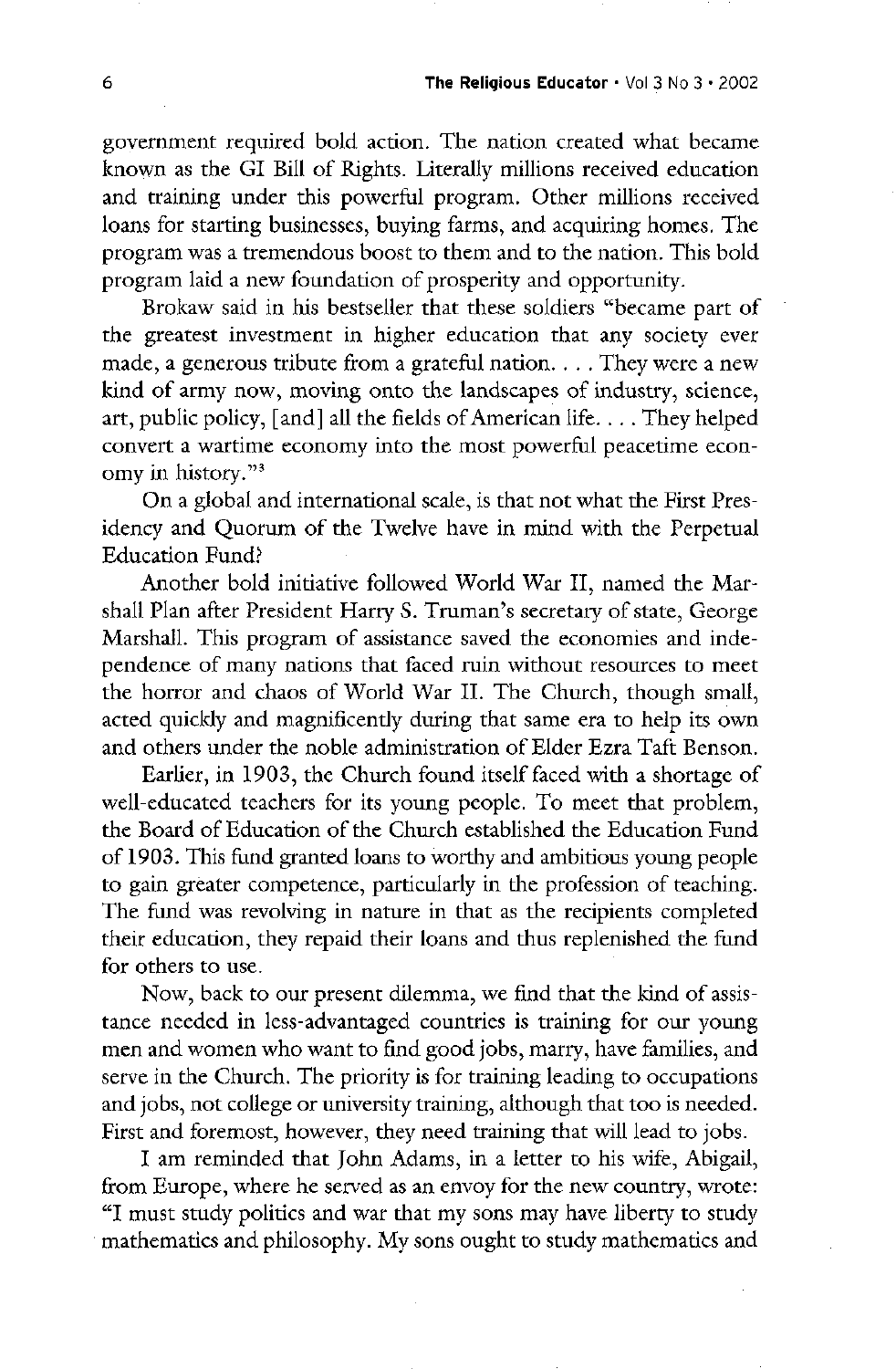The Perpetual Education Fund: A Prophet's Rescuing Hand 7 7

philosophy, geography, natural history, naval architecture, navigation, commerce, and agriculture in order to give their children a right to study paintings, poetry, music, architecture, statuary, tapestry, and porcelain."<sup>4</sup>

Perhaps President Hinckley is saying that our young adults need to study computer technology, bricklaying, electrical installation, design and drafting, teaching skills, automobile repair, and nursing to allow them to marry, serve in the Church, pay tithing and fast offerings, and become contributing members of their communities. Later, some of their children may have the means and background to study a profession and gain all that universities have to offer. In the meantime, the work available and the skills needed should be our curriculum and the place to use our resources to help. Much of Thomas Jefferson's effort was to lead "a crusade against ignorance; [to] establish and improve the law for educating the common people."<sup>5</sup> Is that not the essence of the bold new initiative of the Church? Is it not a crusade against the lack of opportunity for the common people of the Church? should not that be a major emphasis of church members today

#### Answers from the Past

History often gives us context and answers to present concerns.

For example, after the death of Joseph Smith and his brother Hyrum in Carthage Jail, Brigham Young and the Quorum of the Twelve moved into the place of leadership. They did not forget the poor. In a meeting held in the Nauvoo Temple to discuss and plan the migration to the West, Elder George A. Smith of the Twelve recalled the covenant they had made in Missouri—not to leave behind any of the poor—and suggested it was time for another such covenant. Brigham Young "moved that we take all the Saints with us, to the extent of our ability."<sup>6</sup> They did that to their great credit and to the credit of the Church members who shared with each other

Having succeeded in establishing a foothold in these valleys, they faced another great need—to immigrate the thousands of converts in Europe who wanted to join them. But how were they to do it?

Knowing that a huge and complex organizational task faced them, they incorporated a new organization under the laws of the provisional state of Deseret. They called it the Perpetual Emigrating Fund Company. Brigham Young, at the organizational meeting, reminded the Saints of the covenant that "we never would cease our exertions, until all the Saints who desired, should be removed to a place of safety."<sup>7</sup> He was elected president of the company, and others were selected to various offices. A fund separate from tithing was established. He then called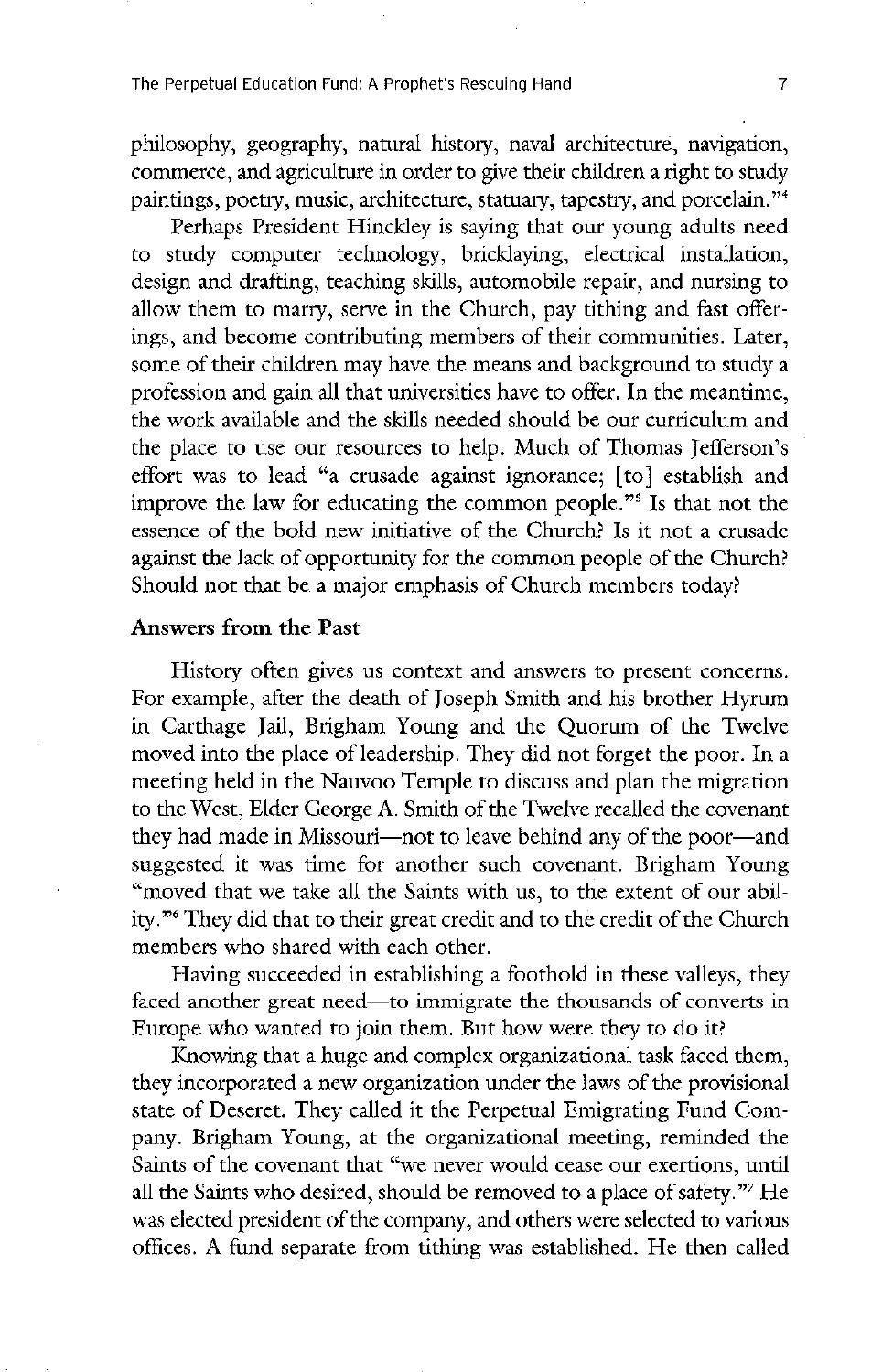the people of Europe to gather here. They built into the program the requirement of repaying their loans to maintain self-reliance and dignity in the people. Many could and did pay their own way. Others needed partial loans to make it. Some needed assistance for all their expenses. In spite of the cost, they did it.

The Perpetual Emigrating Fund Company required agents to organize and commence the journey across the sea in Great Britain and Scandinavia. The company appointed agents to meet them when the ships arrived in America. Other agents had the duty to find the wagons, provisions, oxen, cattle, and everything needed to cross a wide wilderness.

They boarded in Liverpool. The noted author Charles Dickens boarded the *Amazon*, one of the emigrant ships carrying the Saints to the New World, and published this report: "Two or three Mormon agents stood ready to hand them on to the Inspector, and to hand them forward when they had passed. By what successful means a special aptitude for organization had been infused into these people, I am, of course, unable to report. But I know that, even now, there was no disorder, hurry, or difficulty.  $\ldots$  I went on board their ship to bear testimony against them if they deserved it, as I fully believed they would; to my great astonishment, they did not deserve it; and my predispositions and tendencies must not affect me as an honest witness. I went over the Amazon's side, feeling it impossible to deny that, so far, some remarkable influence had produced a remarkable result, which better known influences have often missed."<sup>8</sup> what these approximately one hundred thousand saints added to the Church in these valleys is impossible to estimate. They became the Church in large measure. And a great many owed their ability to come to loans from the Perpetual Emigrating Fund. Repayment was difficult and was often made in labor and in kind. Leaders extended tremendous efforts to keep the fund equal to its task. The Moroni Fund, the Provo Fund, the Ephraim Fund, and the Scandinavian Concerts helped. Sarah Ann Peterson's plan to have sisters donate eggs laid on Sundays spread from her community in Ephraim to surrounding communities. The plans and thoughts of the Church revolved around and were dominated by this program of emigration. There was nothing like it anywhere. After Brigham Young died, John Taylor took the laboring oar as president and forgave half of the remaining debts of the emigrants as an act of celebrating the year of jubilee. When the United States disincorporated the Perpetual Emigrating Fund Company and the Church, the fund and company had fulfilled their essential purposes. The Church and its growing communities were well supplied with boot- and shoe-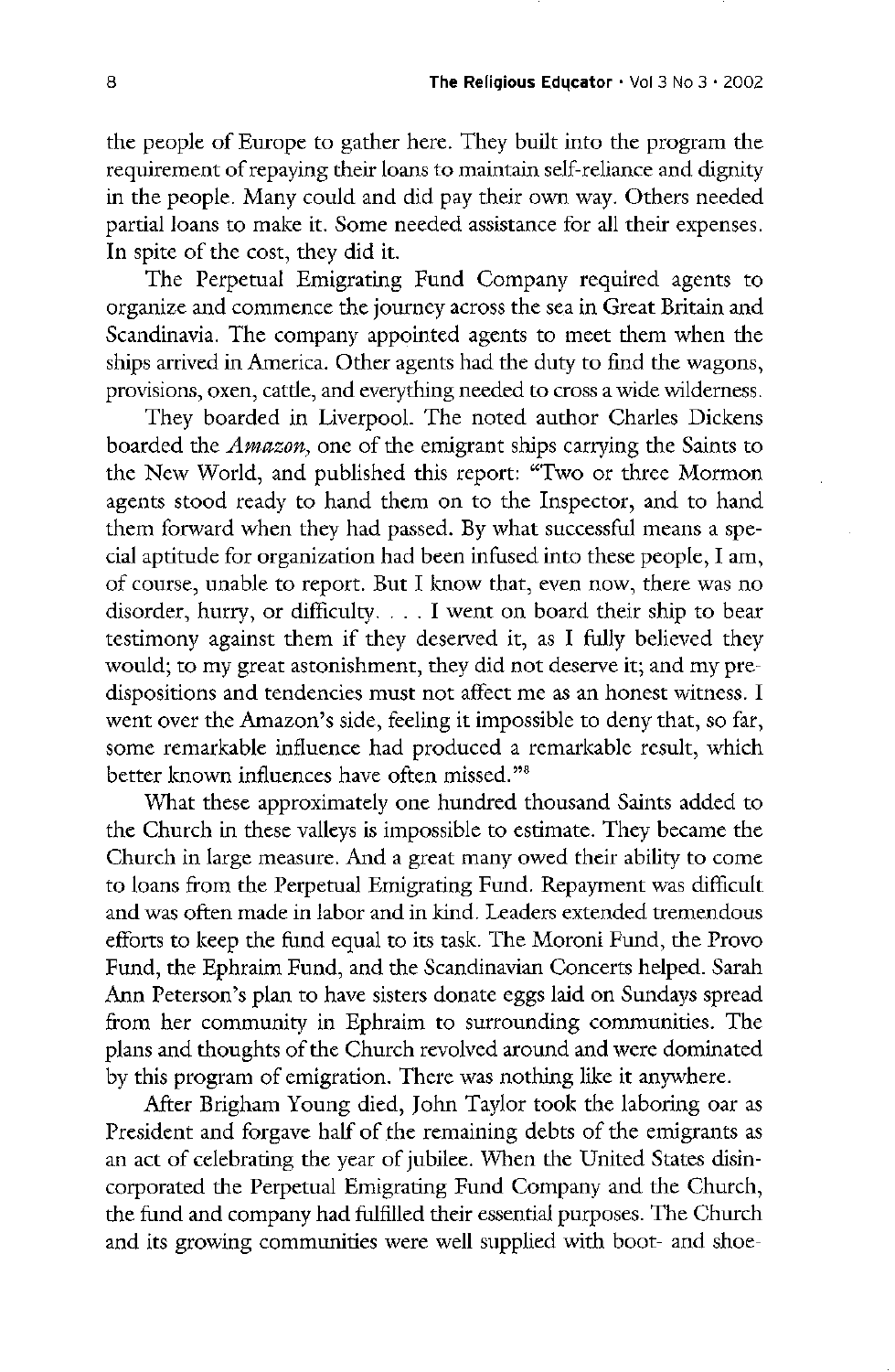#### the perpetual education fund <sup>A</sup> prophets rescuing hand 9



Working Together, Olinda H. Reynolds. @ Intellectual Reserve, Inc. Used by permission.

makers, accountants, boilermakers, cabinetmakers, engineers, miners, masons, printers, spinners, weavers, and many others representing specialized skills and occupations.

### Back to the Present

We no longer need all of these people and their skills in these valleys. The communities are bursting with growing population. We need to do the same thing in less advantaged countries that we once had to do here. And President Hinckley, on behalf of his Brethren, announced the plan and way to do it. Before making that announcement, he began developing a plan to organize a new department and establish a plan to accomplish the purposes of the new Perpetual Education Fund. He invited contributions. All contributions would go to assist the needy young adults in less-advantaged areas of the Church. The local administration of the program was delegated to institute directors in those countries

The Perpetual Education Fund Board of Directors has approved the program designed by the new Church department. The plan of action has been created. The expenses of the department will be minimal because the only paid employee is its secretary. The budget for travel and other expenses will be paid, not out of the fund but by the Church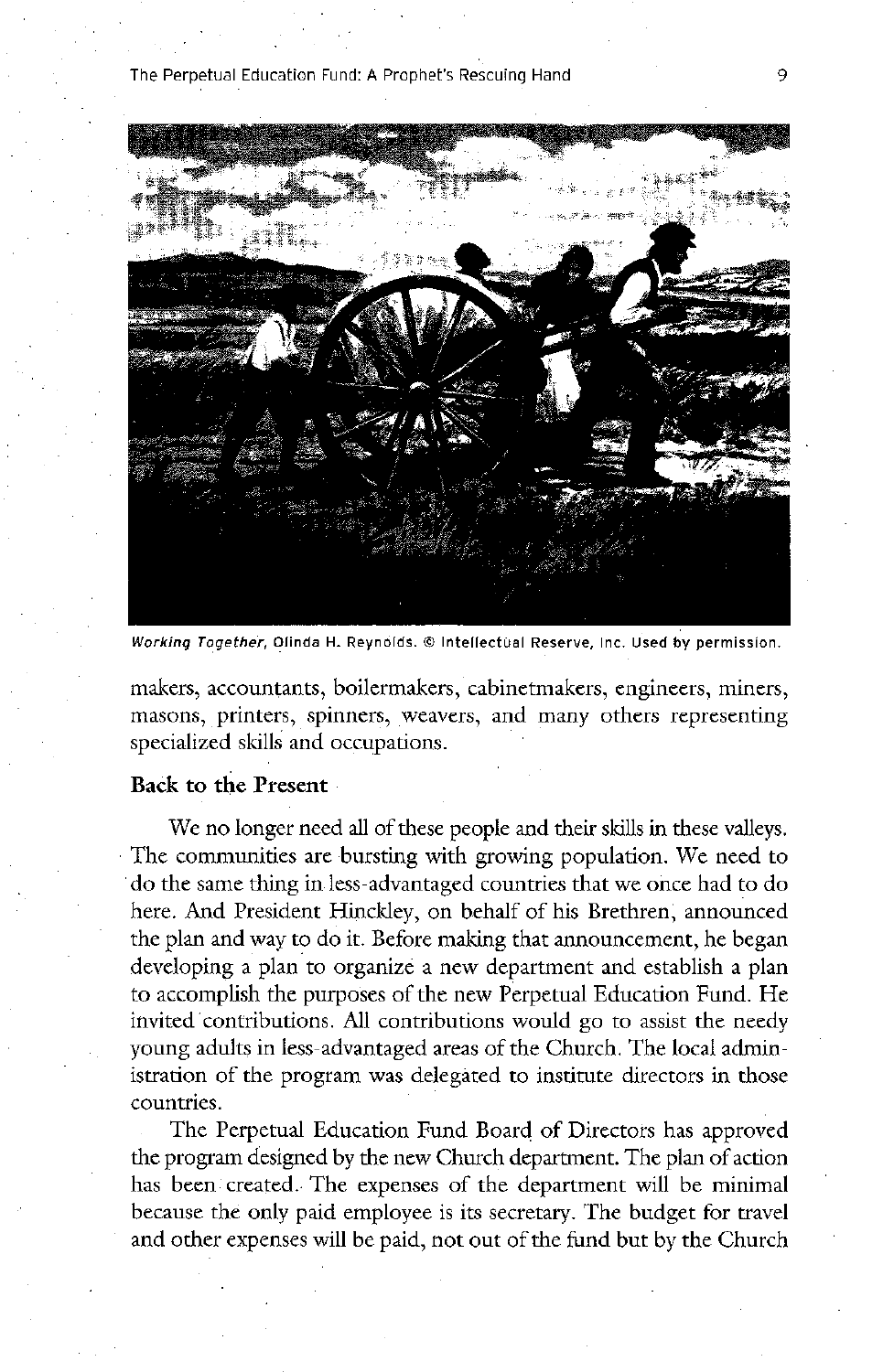

Workers at a successful diesel mechanic school in Mexico City, Mexico

budget. The department is establishing the program on a small basis, as President Hinckley counseled, and by the end of the year, loans for worthy and needy recipients will be available in all the less-advantaged countries of the world where we have institutes of religion and a number of returned missionaries. The scope of the plan is enormous, limited only by the size and income of the fund. The fund is rapidly growing through the generosity of the Saints. This program greatly enhances the future of disadvantaged returned missionaries and other young adults The President and the entire Church are behind this bold, new program. The policies designed by the Perpetual Education Fund Department have built self-reliance into the program by requiring commitment to repay the loans with modest interest once the training has been received. We are all committed to it, like the covenant the Saints entered into in the Perpetual Emigrating Fund Company to bring the Saints here. This fund does not replace other programs to help the poor. Fast offering continues to be a grand and fundamental program and principle

## An Enduring Legacy

The meaning and value of the Perpetual Education Fund will probably not be known and appreciated for a decade or two. Surely the Perpetual Education Fund will help the Church fulfill its destiny to roll